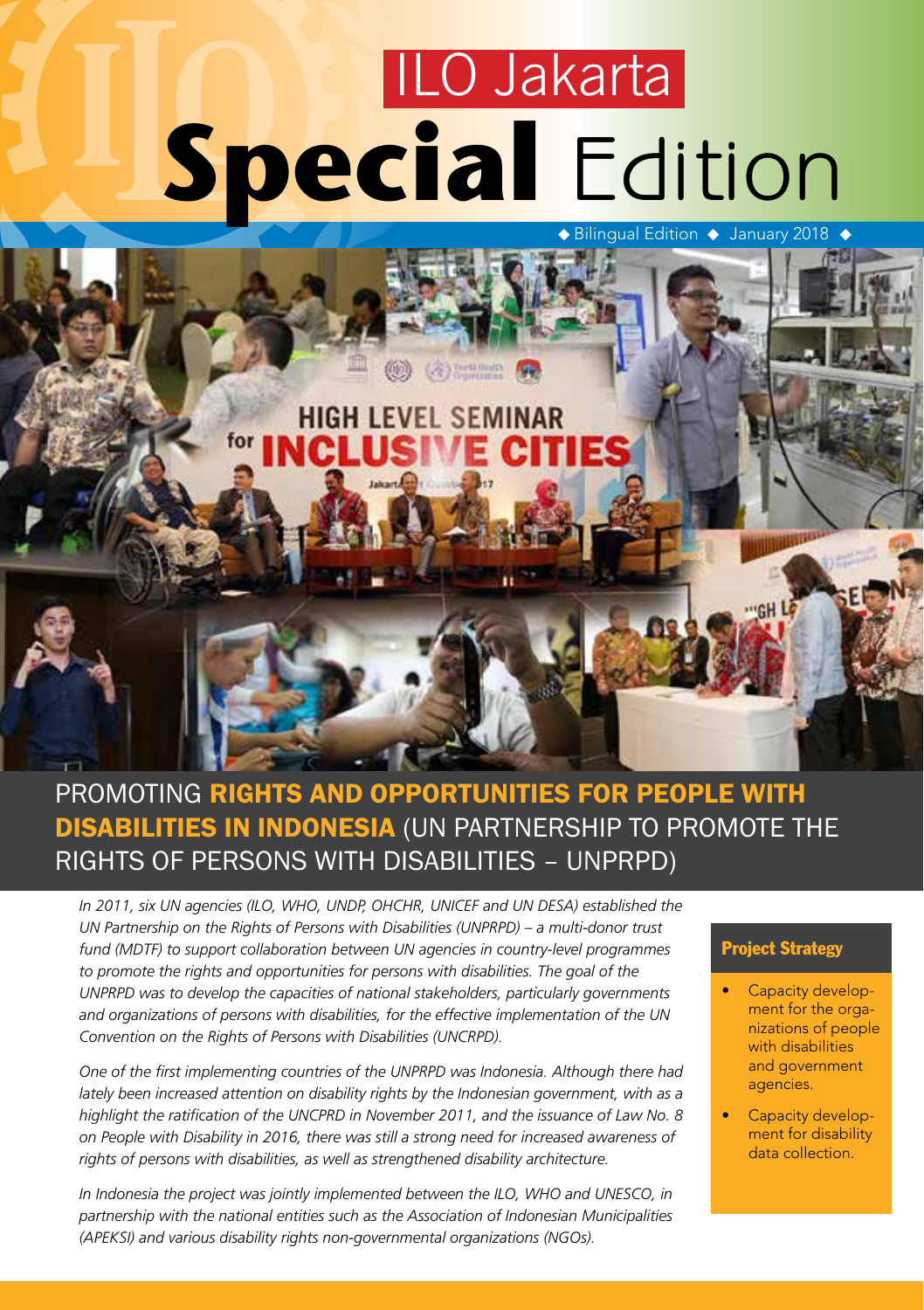### Actions taken to promote equal employment opportunity

# Towards inclusive cities in Indonesia



*Inclusive cities are important for Indonesia and are part of the efforts to reduce poverty and realize the commitment of the country to the Sustainable Development Goals (SDGs). Cities should be liveable for all people, including people with disabilities. There are many ways that can done by the mayors to improve its city decency through the development of inclusive infrastructure and facilities as well as educational and health services.*



Prof. Dr. Bambang P.S Brodjonegoro, *Minister of National Planning Development (Bappenas)*

Fourteen mayors across Indonesia signed the Charter of the Network of Indonesian Mayors for Inclusive Cities in Indonesia during the UN-sponsored High-Level Meeting of Mayors for Inclusive Cities, held in Jakarta on 31 October 2017. The signing was witnessed by the Minister of National Planning Development (Bappenas), HE. Prof. Dr. Bambang P.S Brodjonegoro and the United Nations Resident Coordinator for Indonesia, Anita Nirody.

The Charter was aimed to respect and support the involvement and participation of people with disabilities in all aspects of life across cities in the country. The Charter was signed by Mayors from South Tangerang, Padang, Banjarmasin, Mojokerto, Ambon, Bengkulu, Surakarta, Kupang, Jambi, Central Jakarta, Metro Lampung, Banda Aceh, Yogyakarta dan Depansar.

Minister Bambang greatly appreciated the initiatives taken by the city authorities to be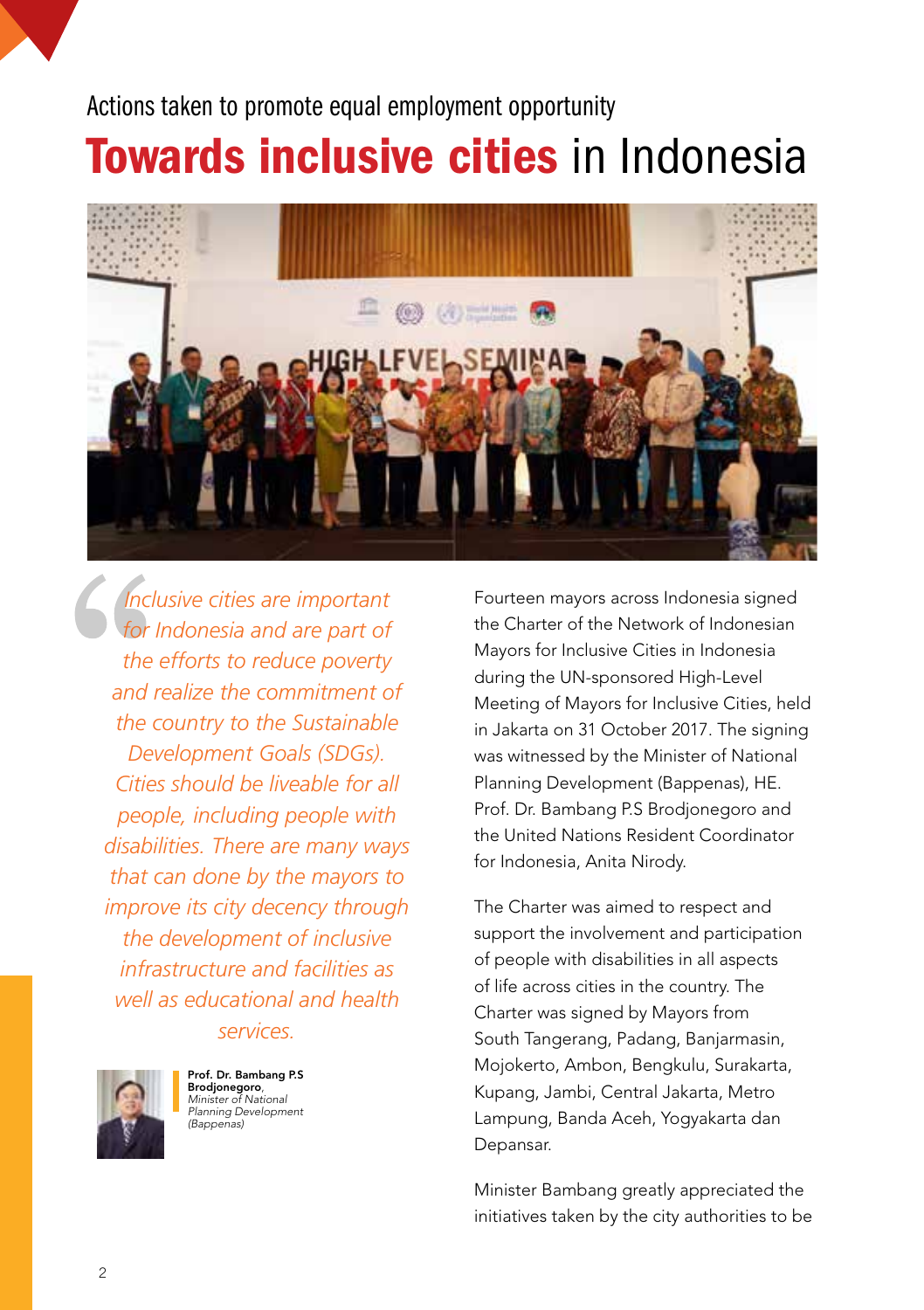

more inclusive for all its people, including people with disabilities. He also urged mayors to involve people with disabilities in the process of city planning development to ensure inclusive infrastructure, social facilities and economic opportunities who are necessary for sustainable and inclusive urban development.

Supporting the Minister's statement, Airin R. Diani, Head of the Association of Indonesian Municipalities (APEKSI), said that APEKSI will continue to support efforts taken by cities across Indonesia to be liveable cities for all, including for people with disabilities as well as for other groups like women, children and elderly.

"Therefore, city development planning from infrastructure, social facilities to transportation and educational as well as health services by both the government and private sector should be inclusive, accommodating the needs of people with disabilities," she said.

In this one-day meeting, good practices and positive transformations from various cities were presented. Padang city, for example, has built more inclusive social facilities; while Mojokerto city has focused on providing inclusive job fair and equal employment opportunity for people with disabilities. In addition, Ambon city has focused on inclusive educational system; while Metro Lampung cities has promoted economic opportunities for people with disabilities.

 The meeting also presented lessons learned and challenges in the implementation of the Law No. 8 Year 2016 on Disability and the importance of data collection and use for designing more effective policies. The meeting concluded with the interactive session on equal employment opportunities and the presentation of the latest ILO's rapid assessment on employment for persons with disabilities.

As an immediate follow-up to the meeting, a technical meeting was conducted on 1 November by the task force of the Mayors' Network to further identify follow-up activities. The meeting discussed the possibility to do a pilot collaboration between the ILO and the inclusive cities on fair, inclusive recruitment.

"This joint collaboration will be implemented in one or two cities using the existing platform of job fairs that are already ongoing in some of the inclusive cities. In the meeting, the working group on inclusive cities formed under the APEKSI has also drafted a work plan aimed to continue socializing its works to other cities in the country," explained Tendy Gunawan, the ILO's programme officer for disability  $inclusion$ .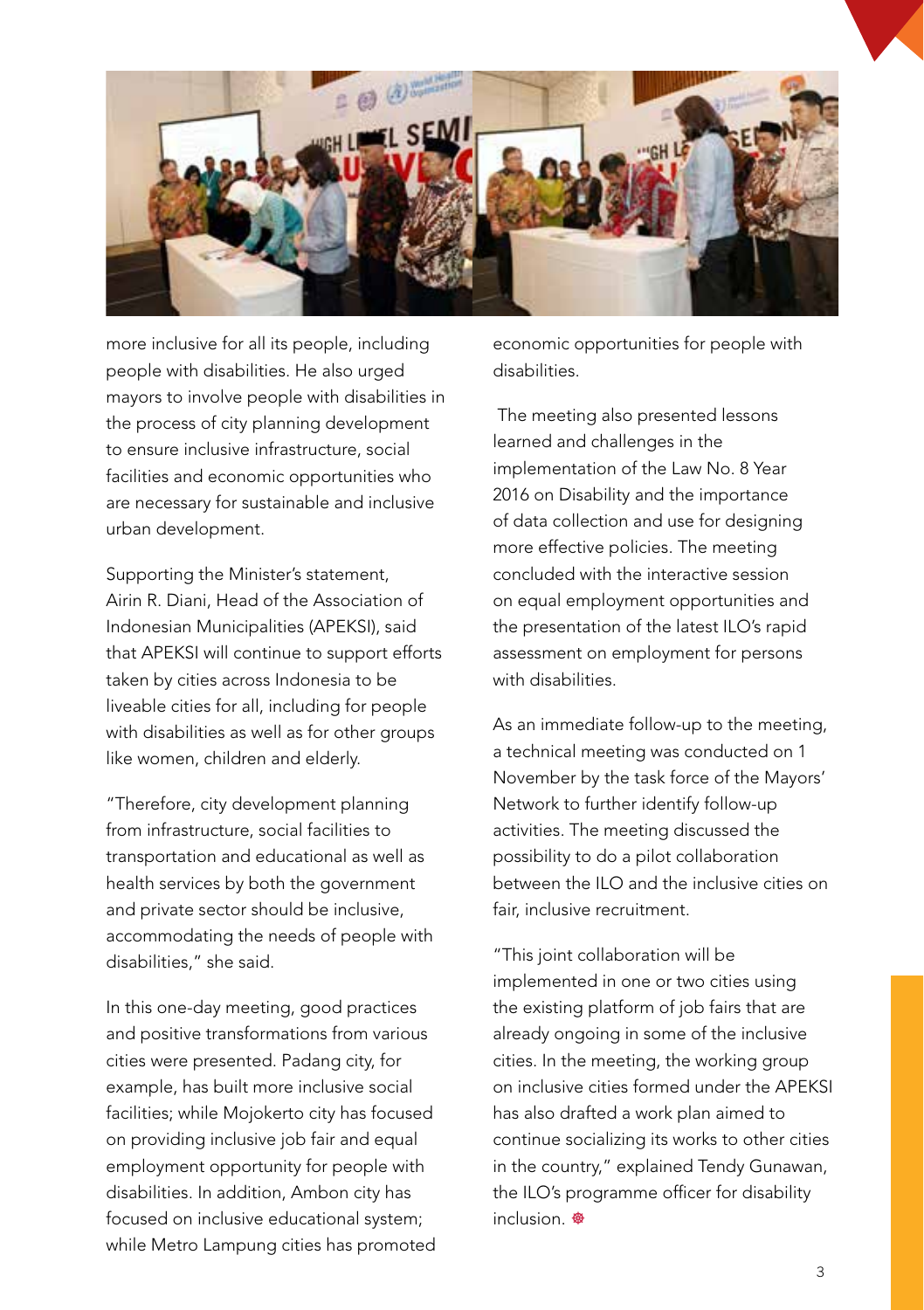# Towards inclusive employment

Mojokerto city in East Java might be the smallest city in Indonesia, yet it is the first city in the country to conduct an inclusive job fair at the district level. The first two-day inclusive job fair was organized in 2014 and it has become an annual event. The Mojokerto Mayor, Drs H. Mas'ud Yunus, was one of the mayors signed the Charter of the Network of Indonesian Mayors for Inclusive Cities in Indonesia and was the only mayor who focused on inclusive job fair and employment.



### Drs H. Mas'ud Yunus, the Mayor of Mojokerto City: "No discrimination is allowed against persons with disabilities"

#### How will the city of Mojokerto ensure inclusion?

The vision of Mojokerto is as a service city. This means that the city should be able to serve all of its people equally, including persons with disabilities. Thus, the city is now rehabilitating its public facilities to be more accessible by requiring schools to be inclusive and reconstructing the pavements. We issue relevant regulations and allocate city budgets to support these initiatives.

Every year the city organizes events that involve persons with disabilities where they can demonstrate their abilities, showcase their work and express their aspirations. Persons with disabilities have an equal ability and competency in the creative industry, but we need to ensure their

involvement in the formal sector. The inclusive job fair is one of the ways to increase access for persons with disabilities to the formal sector.

#### Could you elaborate more about the inclusive job fair?

The aim of the inclusive job fair is to encourage more companies to provide more job opportunities for persons with disabilities so that they have better access to formal employment. There are five participating companies that offer inclusive jobs, and four of them are from Mojokerto.

The job fair provides a venue for all job seekers, including job seekers with disabilities, to have access to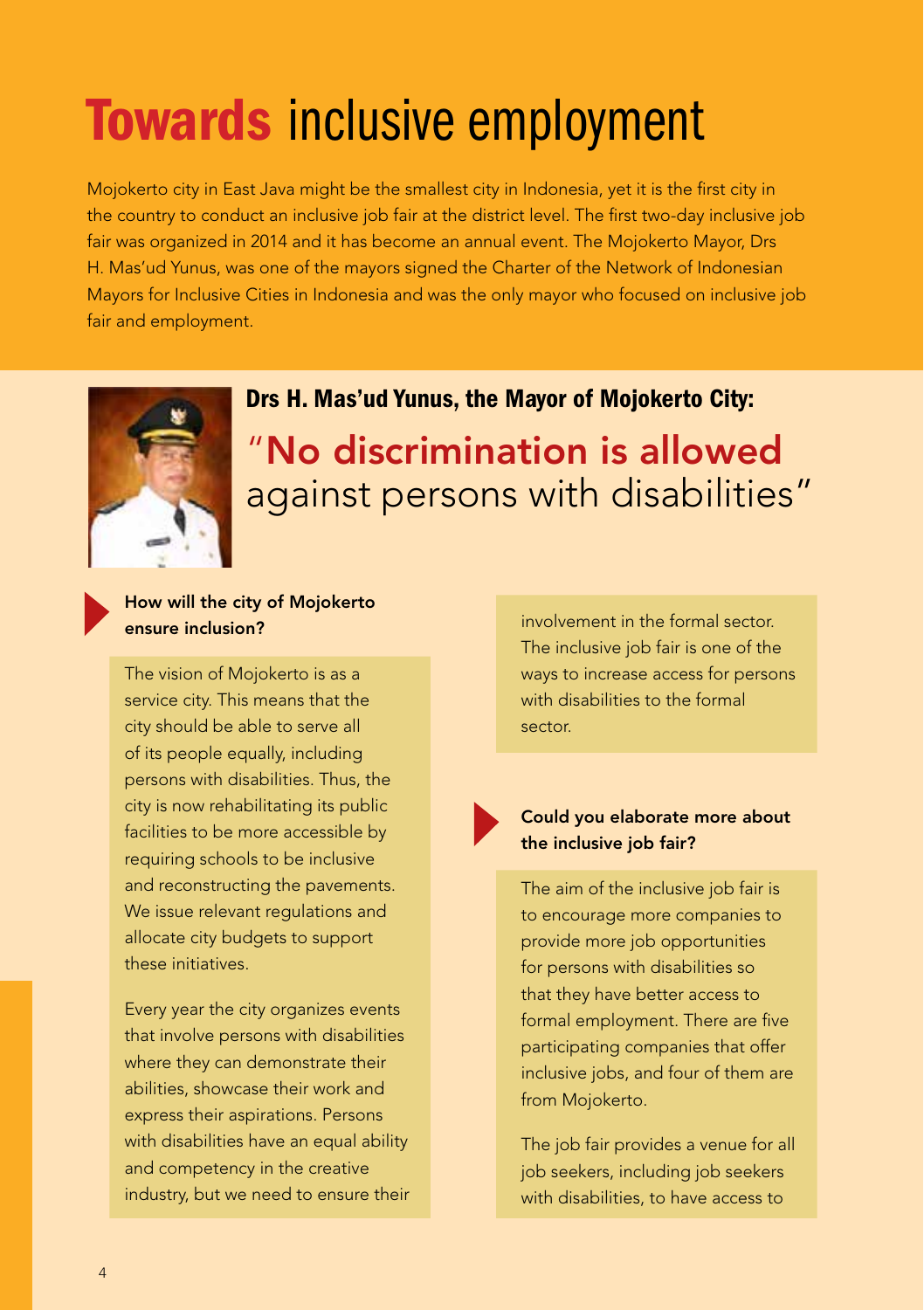

employment information that will be beneficial for themselves as well as for their welfare. It is hoped that the job fair can help to reduce the unemployment rate in the city.

In addition, the city requires all companies to recruit and hire persons with disabilities. It is part of an effort to strengthen the implementation of national regulations at the city level. The monitoring will be conducted by the Manpower office through the existing monitoring mechanisms.

#### What other future plans are there to promote inclusion?

It is planned to have the inclusive job fair as an annual event. In addition, the city government has received a request from the public sector to organize a more extensive, national scale job fair that includes companies from outside of East Java. <sup>®</sup>

# **Editorial**

Editor-in-Chief: Michiko Miyamoto Executive Editor: Gita Lingga **Circulation: Budi Setiawati Contributors:** Gita Lingga, Tendy Gunawan

Design & Production: Balegraph

ILO Jakarta Office Menara Thamrin Building, Level 22 Jl. M. H. Thamrin Kav 3, Jakarta 10250, Indonesia

Ph. (62-21) 391-3112, Fax (62-21) 310-0766 Email: jakarta@ilo.org, Website: www.ilo.org/jakarta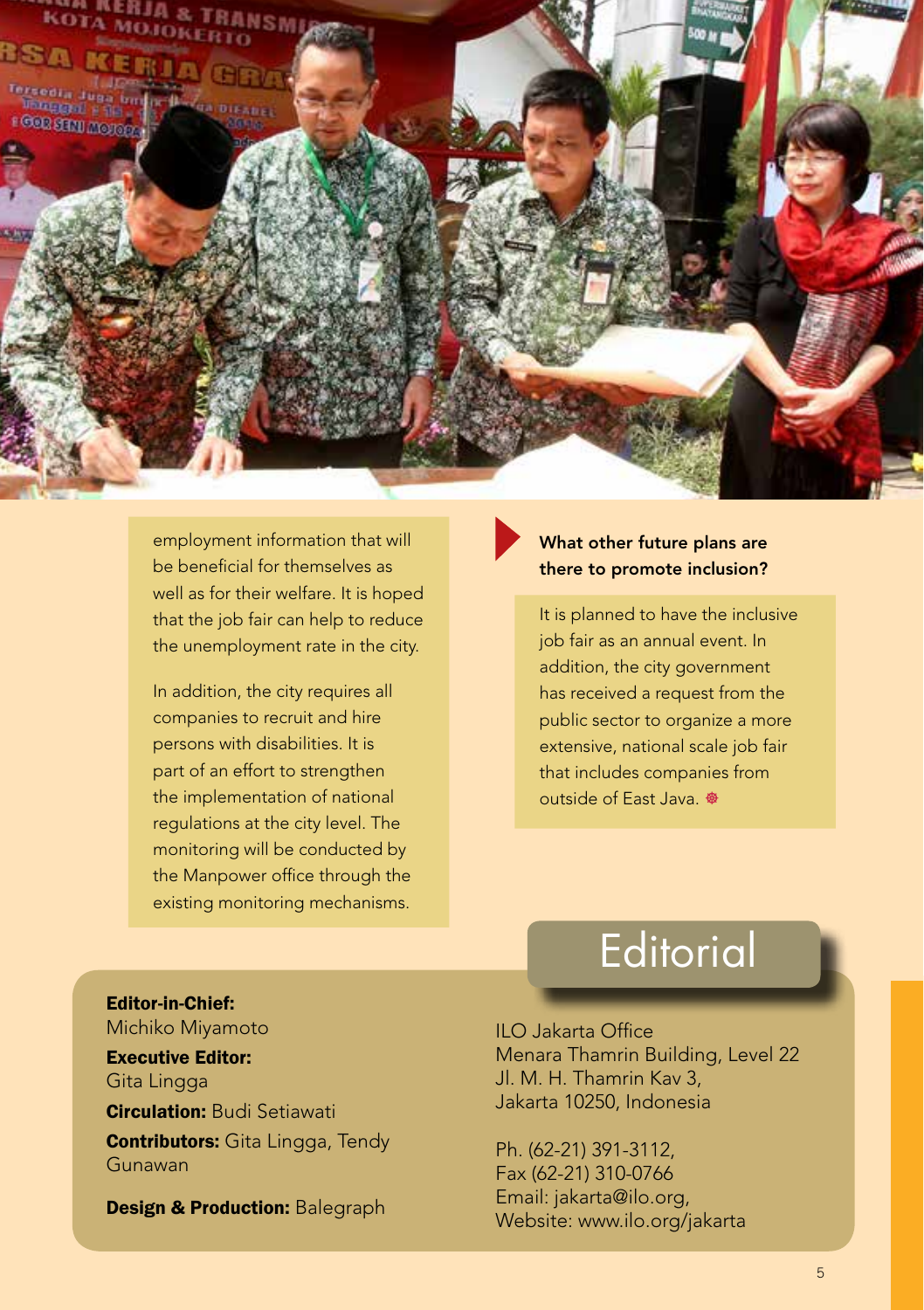# **Employment assessments for people with disabilities**

In collaboration with the University of Indonesia, the ILO conducted a study on Mapping Persons with Disabilities in Indonesia. The study reveals that there is an urgent need to increase the labour-force participation of people with disabilities. This need could be fulfilled by enlarging the labour market for them.

The study also reveals that out of 12.15 per cent persons with disabilities in Indonesia, only 51.12 per cent participate in Indonesia's labor force, which is much lower compared to persons without disability at 70.40 per cent. Moreover, there are more persons with disabilities that work in the informal sector (65.55 per cent) rather than formal sector (34.45 per cent). The low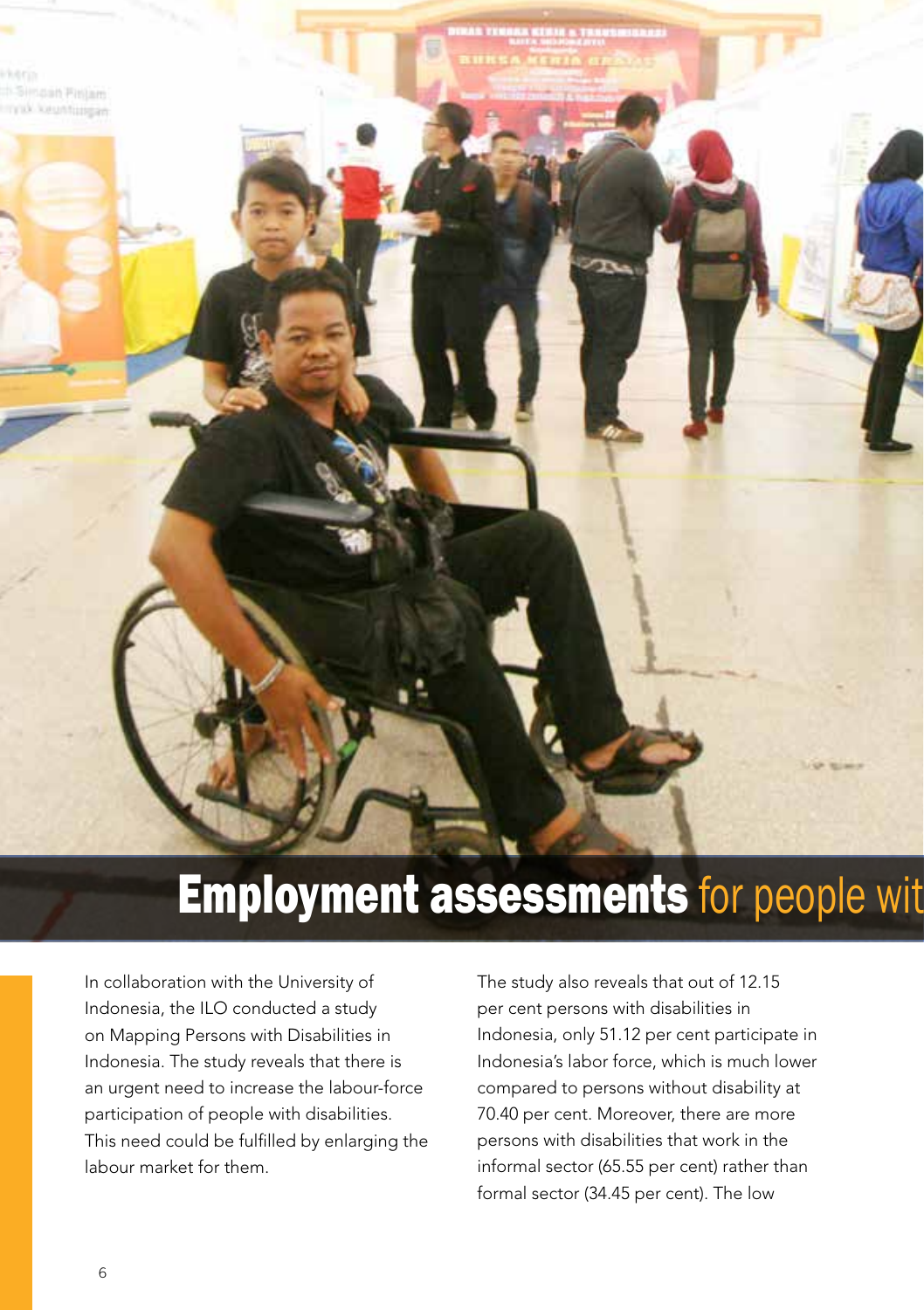

# **h** disabilities

number of persons with disabilities who work in the formal sector is one of the main concerns of both government and private sector to meet the requirement in defined in the Law.

The study recommends three steps that should be taken to enlarge labour market for people with disabilities:

The study also *reveals* that out of *12.15 per cent persons with disabilities* in Indonesia, *only 51.12 per cent participate in Indonesia's labor force*, which is *much lower compared* 

to persons without disability at 70.40 per cent. Moreover, there are *more persons with disabilities that work in the informal sector* (65.55 per cent) *rather than formal sector* (34.45

per cent).

- 1. Establishment of formal channels to apply for jobs for people with disabilities;
- 2. Improvement of technology to assist people with disabilities; and
- 3. Disclosure of any job offer for people with disabilities to public. <sup>®</sup>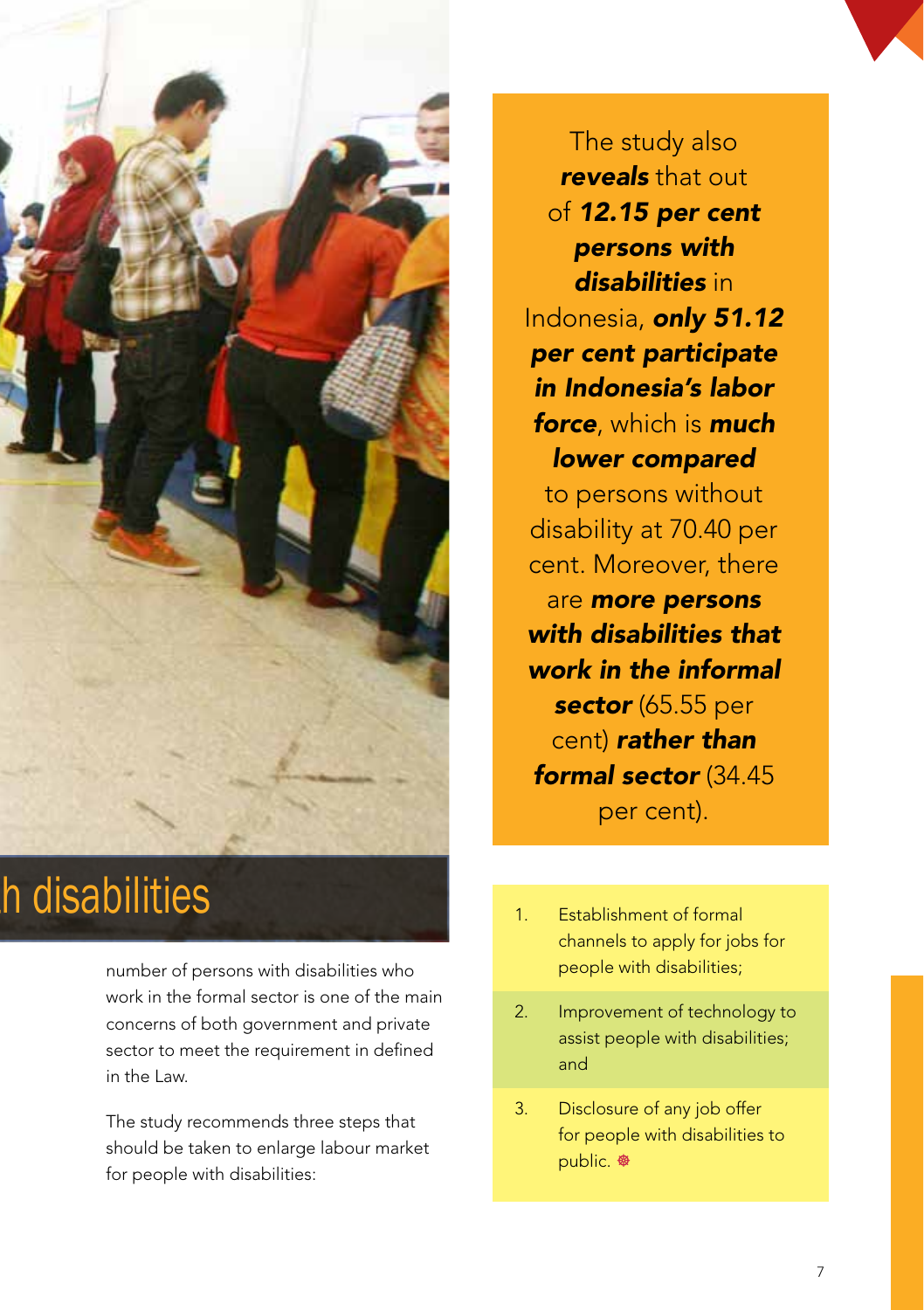# Rapid Assessment on Employment for Persons with Disabilities

The ILO Jakarta Office conducted a rapid assessment on employment for persons with disabilities as a follow-up to the establishment of the Indonesian Business and Disability Network (IBDN) in 2016. The assessment is aimed to support companies, including the IBDN, to recruit more persons with disabilities and to encourage them to find formal jobs that are in line with their competencies.

The assessment was conducted using desk review as well as interview in four garment factories under the ILO's

Better Work Indonesia programme. The assessment was conducted in June 2017.

The assessment reveals that all companies interviewed have good awareness on disability law, particularly the requirement to employ at least one percent workers with disabilities. However, they still have lack of understanding about detailed provisions in the law. The assessment also highlights the low participation rate of persons with disabilities in recruitment process.



In addition, the assessment shows that companies still consider workplace adjustment as a costly expenses and not an investment. However, companies do not differentiate workers or applicants, only focusing on their competencies. Unfortunately, the number of persons with disabilities who have higher education was below 5 percent.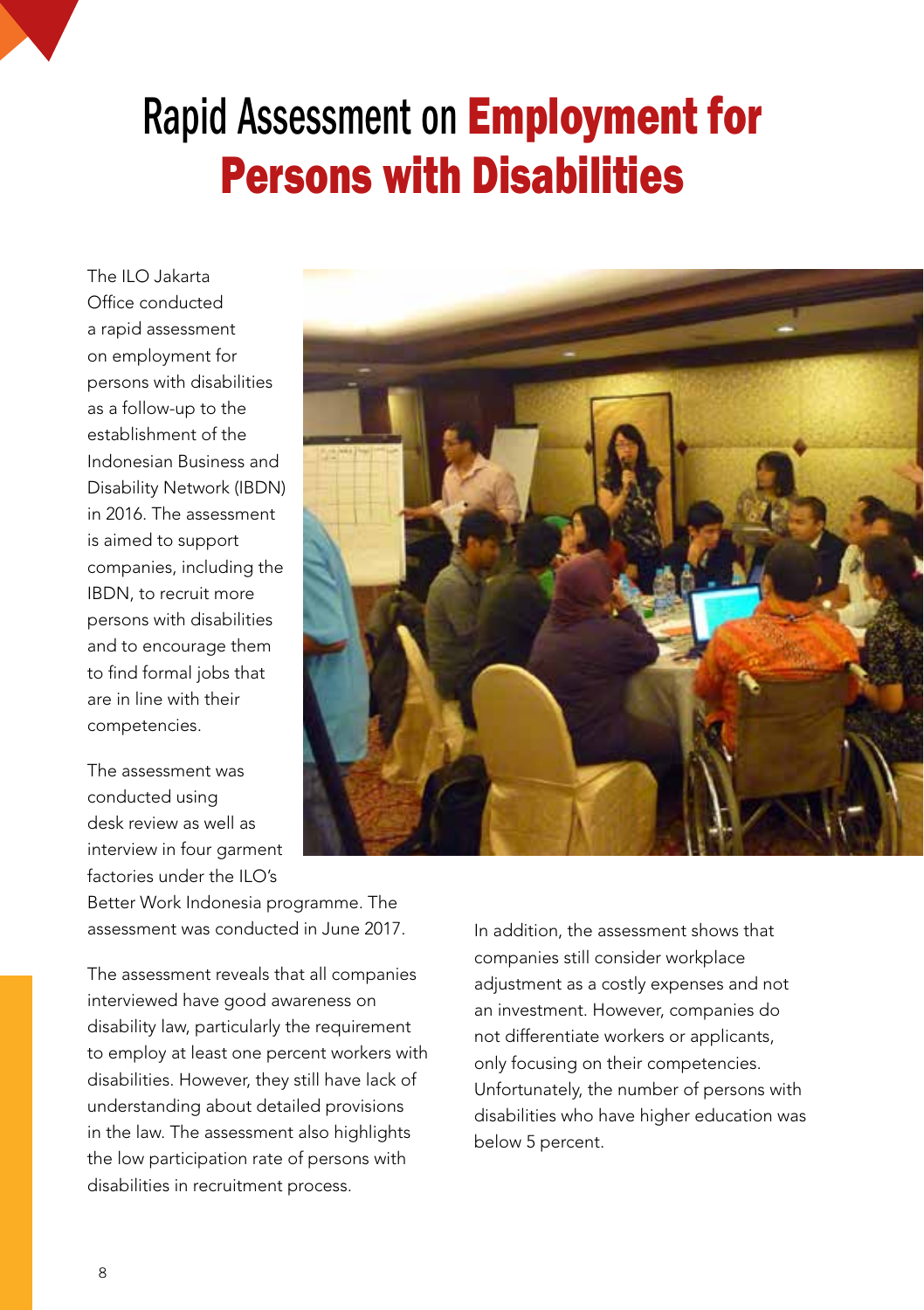The assessment recommends that tripartite discussions to identify drawbacks and challenges faced by each constituent (government, workers' organizations and employers' organizations) in implementing



the national law on disability, particularly in the world of work. The assessment also proposes to strengthen the role of the IBDN to share their good practices in employing workers with disabilities.

In addition, it is recommended to provide vocational guidance, vocational training, placement, employment and other related services to enable persons with disabilities to secure, retain and advance in employment as part of the efforts to ensure full participation of persons with disabilities. <sup>@</sup>

The assessment *recommends* that *tripartite discussions* to *identify drawbacks and challenges faced by each constituent*

(government, workers' organizations and employers' organizations) in *implementing the national law on disability, particularly in the world of work.*